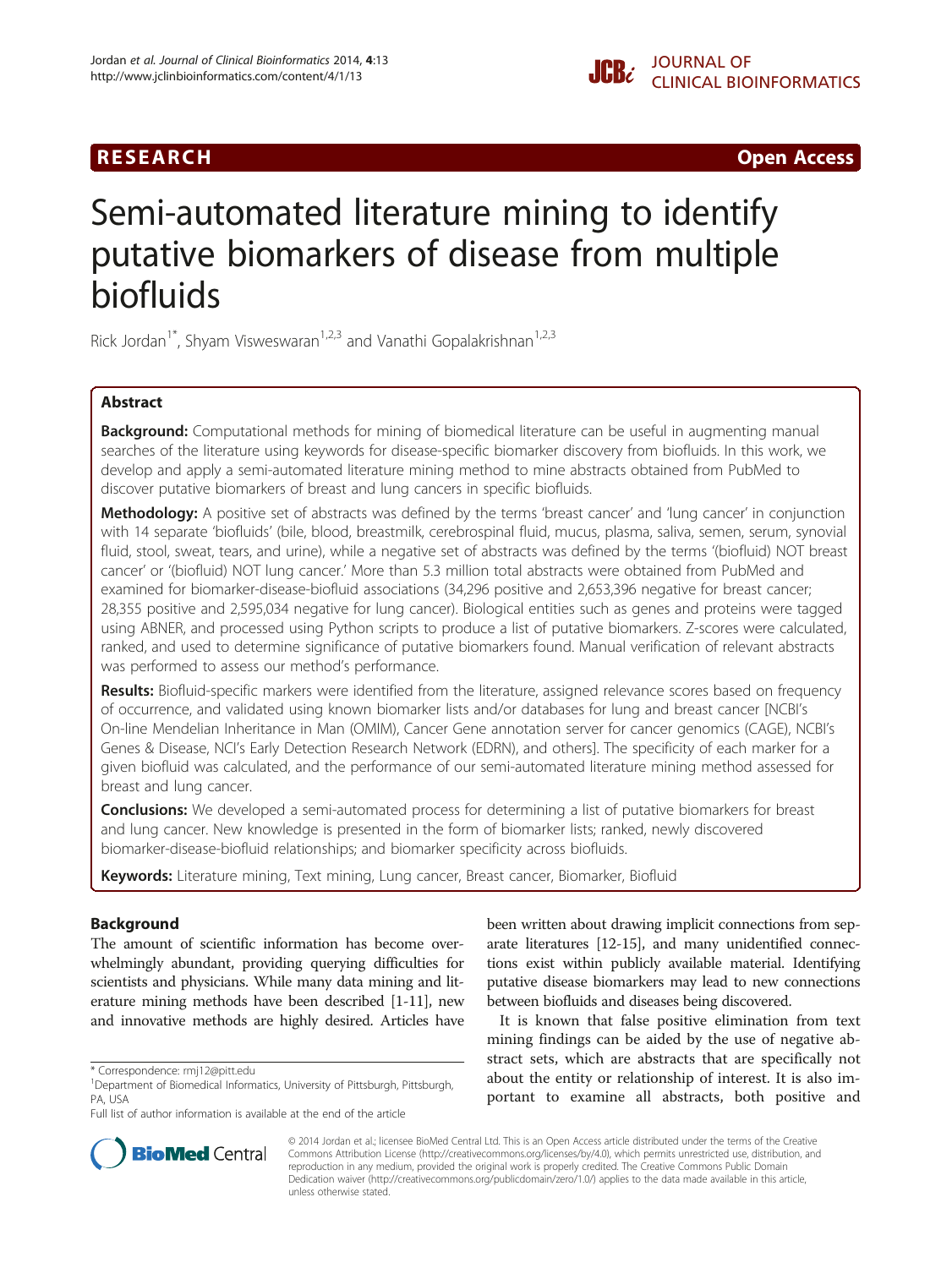negative, so that the results are comprehensive and so statistical significance measures can be accurately calculated. However, it does not seem that negative abstract sets are discussed in detail.

A literature search identified several biomedical text mining papers describing the use of a negative set of abstracts [\[2,16-19\]](#page-7-0). Implementations of negative sets of abstracts seem to be described far less than would be expected. Adamic et al. [\[2](#page-7-0)] presented a statistical approach for finding gene-disease relations. The authors described a frequency of occurrence count and an expected number of relevant abstracts vs. a random set. Gene pairs and gene symbol disambiguation results were compared to a human edited breast cancer gene database.

Al-Mubaid, *et al.*'s method [\[16\]](#page-7-0) for discovering proteinto-disease associations from MEDLINE abstracts employed a protein and disease name dictionary and "positive" and "negative" sets of abstracts. The positive set consisted of abstracts relevant to a given disease, as determined by a PubMed keyword search; the negative set contained a random set of abstracts that did not mention the disease. The method identified proteins that were relevant to the disease by comparing the frequency distributions of protein names in the positive set and the overall set, which was the union of the positive and negative sets, and selected those proteins for which the distributions were significantly different statistically.

Andrade [[17\]](#page-7-0) was interested in annotating biological function of protein sequences. In this article, the 'treatment of text with statistical methods' was discussed. Their approach estimated the word significance from a given set of protein family abstracts by comparing each word's abundance and distribution in a background set of varying protein family abstracts.

Younesi, et al. [[18,19\]](#page-7-0) divided the biomarker terminology into six concept classes (clinical management; diagnostics; prognosis; statistics; evidence; and antecedent). By including this extra level of restriction, the authors were able to significantly reduce the number of retrieved relevant documents. Frequency and entropy ranking methods were used for acquired genelists, with frequency ranking performing better overall, with their method.

Individual biofluids have been characterized; [\[20](#page-7-0)-[25](#page-8-0)] however, we have found only one comprehensive comparison of more than a few biofluids. Alterovitz et al. [[26](#page-8-0)] compared 10 biofluid proteomes to 16 tissue proteomes to determine tissue function, and tissue-specific candidate biomarkers that could be found in a given biofluid. Gene Ontology (GO); [\[27,28](#page-8-0)] [http://www.geneontology.org/,](http://www.geneontology.org/) was used for functionality mapping, NCBI's Online Mendelian Inheritance in Man (OMIM); [[29](#page-8-0)] [http://www.ncbi.nlm.](http://www.ncbi.nlm.nih.gov/omim/) [nih.gov/omim/,](http://www.ncbi.nlm.nih.gov/omim/) for disease mapping, the Pharmacogenomics Knowledge Base (PharmGKB); [[30](#page-8-0)] [https://www.](https://www.pharmgkb.org/) [pharmgkb.org/](https://www.pharmgkb.org/), for drug mapping, and a relative entropy measure was the scoring method of choice. PubMed cocitation frequencies were used to determine the overall quality of the candidate biomarkers.

Comparisons such as those described above have the potential to reveal critical knowledge as to which biomarkers for a disease may be detected in a given biofluid. As some biofluids are more easily obtainable than others, elimination of invasive sampling procedures is highly desirable. However, details describing which potential biomarkers can be obtained in given biofluids are not clearly defined.

In this paper, we developed a semi-automated process for determining a list of putative biomarkers for breast and lung cancers, with a putative biomarker being described as a 'gene' or 'protein'. 5.3 million PubMed abstracts were analysed for biomarker-disease associations (34,296 positive and 2,653,396 negative for breast cancer; 28,355 positive and 2,595,034 negative for lung cancer). The abstract sets were further stratified among 14 biofluids. New knowledge is provided in the form of known disease biomarker lists, ranked newly discovered biomarker-disease-biofluid relationships, and biomarker specificity across biofluids. On average, (see Additional file [1\)](#page-7-0) we expect true positive rates for new discoveries to be 87.5% for breast cancer, and 71.59% for lung cancer. These biomarker-disease association and accompanying z-scores will be used as informative prior values in future disease modeling activities.

# Methodology

#### Automation

Python scripts were developed to reduce the amount of manual effort needed to achieve final scores for each potential biofluid biomarker, and to eliminate manual errors. Figure [1](#page-2-0) shows a flowchart that summarizes the experimental methodology used.

#### Information retrieval

For retrieving abstracts related to breast and lung cancer, a PubMed query was performed using the following limits: Abstracts, English, and Human. Query results for diseases-biofluid can be found in Table [1](#page-3-0) (see Additional file [2](#page-7-0) for Biofluid synonyms used). An abstract consists of journal entry information, title, authors, affiliations, text, copyright information, and PubMed ID. The following sets of abstracts were obtained using the selected criteria from the positive and/or negative queries (defined below).

Positive Abstract Sets

A positive abstract set is defined as the set of abstracts obtained by using the following combination of keywords, 'breast cancer AND (biofluid)', e.g. breast cancer AND plasma, or 'lung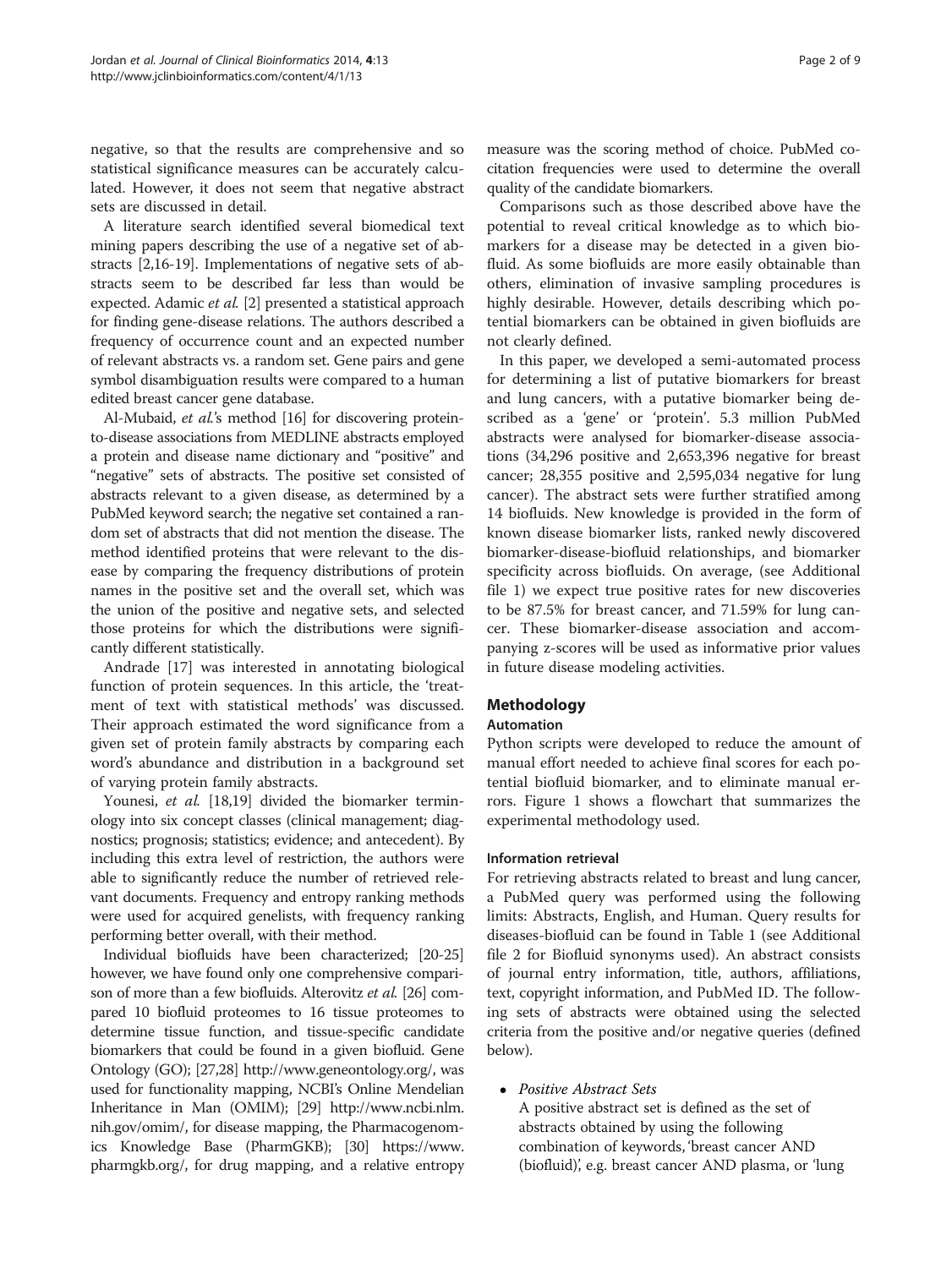<span id="page-2-0"></span>

cancer AND (biofluid)'. From this point forward, all positive abstract sets will be called "positive sets" for brevity. Positive set queries were performed on 4-29-2013 for breast cancer and 5-2-2013 for lung cancer. The underlying assumption being made is that any possible biomarker mentioned in these abstract sets is related to both the disease and the biofluid. Queries were returned from PubMed as large text files, and Python scripts were implemented to process the files.

# • Negative Abstract Sets

We define a negative abstract set as a set of abstracts returned using the keywords '(biofluid) NOT breast cancer' or '(biofluid) NOT lung cancer'. From this point forward, all negative abstract sets will be called "negative sets" for the entirety of this article. Negative set queries were performed on 4-29-2013 for breast cancer and 5-2-2013 for lung cancer. Queries were returned from PubMed as large text files, and Python scripts were implemented to process the files.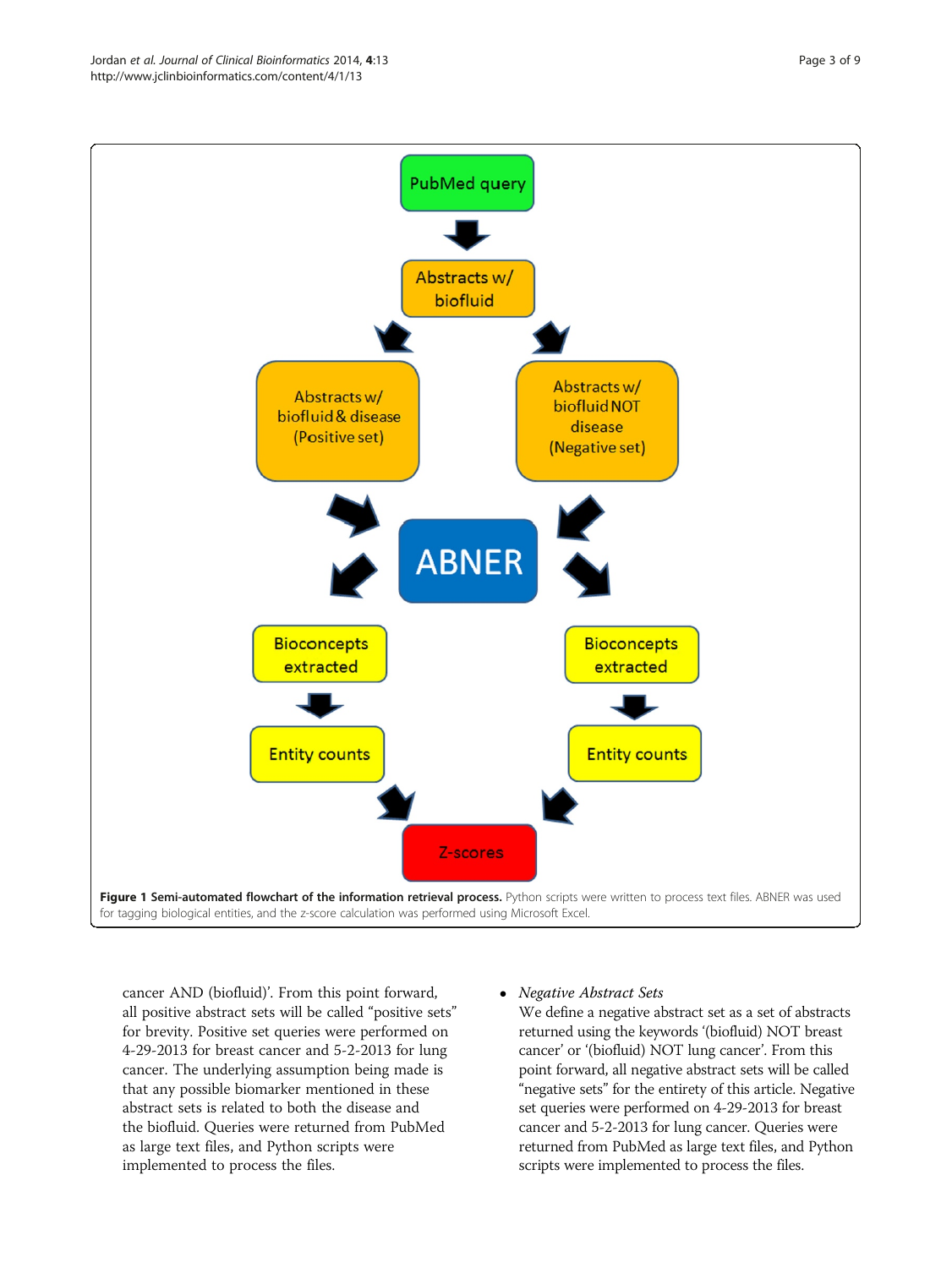<span id="page-3-0"></span>Table 1 Size of the abstract sets returned from queries of breast and lung cancer

|                   | <b>Breast cancer</b> |                  | Lung cancer     |                  |                  |
|-------------------|----------------------|------------------|-----------------|------------------|------------------|
| <b>Biofluid</b>   | <b>Positives</b>     | <b>Negatives</b> | <b>Biofluid</b> | <b>Positives</b> | <b>Negatives</b> |
| Bile              | 360                  | 40,250           | Bile            | 328              | 40,290           |
| Blood             | 18,939               | 1,540,721        | Blood           | 15,710           | 1,522,046        |
| <b>Breastmilk</b> | 1,047                | 17,874           | Breastmilk      | 99               | 18,834           |
| <b>CSF</b>        | 252                  | 42,711           | <b>CSF</b>      | 298              | 42,676           |
| Mucus             | 116                  | 25,122           | Mucus           | 1,445            | 23,801           |
| Plasma            | 4,327                | 342,415          | Plasma          | 3,227            | 343,678          |
| Saliva            | 149                  | 22,694           | Saliva          | 86               | 22,770           |
| Semen             | 40                   | 12,956           | Semen           | 9                | 12,989           |
| Serum             | 7,410                | 415,218          | Serum           | 6,029            | 412,897          |
| SF                | 18                   | 7,699            | SF              | 18               | 7,671            |
| Stool             | 123                  | 37,574           | Stool           | 90               | 37,619           |
| Sweat             | 321                  | 11,079           | Sweat           | 88               | 11,673           |
| Tears             | 40                   | 11,651           | Tears           | 10               | 11,673           |
| Urine             | 1,154                | 125,462          | Urine           | 918              | 86,776           |
| Total             | 34,296               | 2,653,396        | Total           | 28,355           | 2,595,034        |

CSF = cerebrospinal fluid; SF = synovial fluid.

#### Filtering information

Python scripts were developed to remove unwanted punctuation and other unwanted information from the abstracts.

#### Named entity recognition

ABNER [[31](#page-8-0)] (A Biomedical Named Entity Recognizer; [http://pages.cs.wisc.edu/~bsettles/abner/\)](http://pages.cs.wisc.edu/~bsettles/abner/) v1.5 was used to tag mentions of proteins, DNA, RNA, cell lines, and cell types in the positive and negative sets. Version 1.5 trains on the NLBPA and BioCreative corpora. Reported performance measures for ABNER are in the range of 65.9-77.8 for protein recall and 68.1-74.5 for protein precision. Our method utilizes entities tagged as "Protein", "DNA", and "RNA". A batch tagging process is available and proved to be extremely useful.

# Entity extraction

Python scripts were developed to produce a list of tagged entities from the ABNER results file (.sgml), remove unwanted characters, tags, tagged entries, and duplicate putative biomarkers from the list, and to tally the final count of each biological entity found. PubMed identifiers were retained for tracking and manual verification purposes.

#### **Dictionary**

A file named Protein Nomenclature was downloaded from the Human Protein Reference Database Copyright<sup>©</sup>

2002-09, Johns Hopkins University and The Institute of Bioinformatics (Additional file [3](#page-7-0)), to use as a dictionary file. The file contains 19,327 unique IDs. The format consists of the HPRD id, gene symbol, RefSeq id, and aliases (separated by semi-colons). The gene symbol will be used to create a consensus name for all other aliases found. The entities were mapped via another Python script.

#### Scoring

Counts were performed at the abstract level, where a mention of a given biomarker was assigned a count of 1, regardless of the frequency of mentions within the abstract.

Each z-score corresponds to a point in a normal distribution and can be associated to its deviation from the mean. Z-scores were computed as follows:

Briefly, from Al-Mubaid [[16\]](#page-7-0),  $S<sub>1</sub>$  is the positive set of abstracts (i.e. disease/biofluid),  $S_1 = \{A_1, A_2, ..., An\}$ . A is a given abstract,  $S_p$  is the set of proteins (markers) mentioned in the dictionary found in the positive set  $S_1$ ,  $S_p$  =  $\{P_1, P_2, ..., P_m\}$ .  $S_2$  is the negative set of abstracts.

For each protein (marker)  $P_i$  in  $S_p$ , compute the document frequency (df) of  $P_i$  in both sets  $S_i$  and  $S_2$  as:

 $df1(P_i)$  = number of  $S_i$  documents in which  $P_i$ is mentioned;

 $df2(P_i)$  = number of  $S_2$  documents in which  $P_i$ is mentioned;

$$
\mathrm{dft}(P_i)=\mathrm{dft}(P_i)+\mathrm{dft}(P_i).
$$

For each protein in the set Sp compute an expectation (ex) value and an evidence (ev) value as:

$$
ex(Pi) = [dft(Pi)/|S1 + S2|| * |S1|, and
$$
  

$$
ev(Pi) = df1(Pi)
$$

Ex measures expected number of mentions of  $P_i$  in the abstracts in set  $S_i$ ; ev measures actual number of  $S_i$  abstracts that  $P_i$  has appeared in. The larger the difference in observed and expected document frequencies,  $ev(P_i) - ex$  $(P_i)$ , the more likely that  $P_i$  and the disease are significantly associated.

The difference is normalized by:

$$
f(P_i) = ev(P_i) - ex(P_i)/dft(P_i).
$$

And the z-score is calculated by:

$$
Z(P_i) = [f(P_i)-mean(f)]/SD(f)
$$

where mean(f) is the mean of all f values of all proteins of  $S_p$  and SD(f) is the standard deviation of the f values.

A threshold value of 1.0 was established as a significance cut-off (see Figure [2](#page-4-0)). These z-score values will be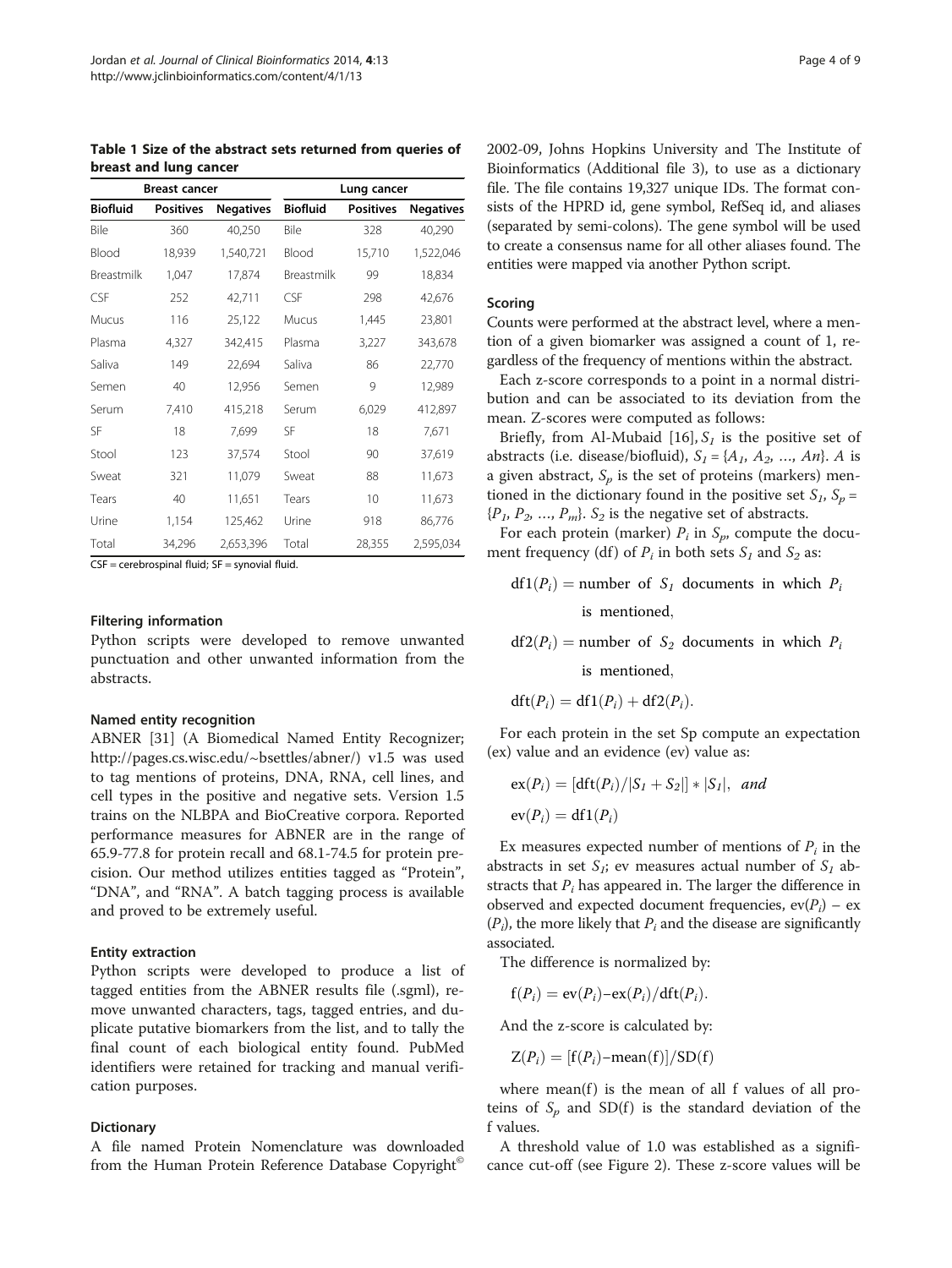

<span id="page-4-0"></span>

used as informative prior values in future modeling efforts (Additional file [4](#page-7-0) and Additional file [5](#page-7-0)).

#### Verification of relationships

One possible method of verification is to remove from the abstract pool, 'verification documents' (ones specifically pertaining to a disease-protein relationship), and use them for subsequent verification [\[16\]](#page-7-0). Our method allows these abstracts to remain in the pool, and verification is performed by comparing our results to a combined disease biomarker list (Additional file [6:](#page-7-0) Table S1 & Additional file [7](#page-7-0): Table S2). The list was created using the following sources: OMIM [\[29\]](#page-8-0) (O in table); [http://www.ncbi.nlm.](http://www.ncbi.nlm.nih.gov/omim/) [nih.gov/omim/](http://www.ncbi.nlm.nih.gov/omim/)), a cancer gene annotation system for cancer genomics [\[32\]](#page-8-0) (CAGE(C); [http://mgrc.kribb.re.kr/](http://mgrc.kribb.re.kr/cage/pageHome.php?m=hm) [cage/pageHome.php?m=hm](http://mgrc.kribb.re.kr/cage/pageHome.php?m=hm)), NCBI's Genes & Disease [[33](#page-8-0)] ((G);<http://www.ncbi.nlm.nih.gov/books/NBK22183/>), NCI's Early Detection Research Network [\[34\]](#page-8-0) (EDRN (E); <http://edrn.nci.nih.gov/>), an expert provided list (X) of validated cancer markers [[35](#page-8-0)], and a recently released breast cancer paper [[36\]](#page-8-0) (P). Markers that are present in at least one of these lists, as well as in our dictionary were considered verified. The list for breast cancer was compiled using OMIM, CAGE, Genes & Disease, the expert provided list, and the previously mentioned paper. The lung cancer list was compiled from OMIM, CAGE, EDRN, and the expert provided list.

### True positive rate determination

Negative abstracts were utilized to initially eliminate some false positives. However, it is more likely than not, that this process alone will not completely eliminate all false positives.

In processing the abstracts, it was apparent that eventually manual examination of abstracts would be required for result verification. The abstract PubMed identifier of every possible instance of every biomarker mention accompanied each biomarker, allowing for manual tracking and further verification of our results. Relevant abstracts were investigated further. Three criteria were used for a pass/fail outcome. Abstracts were examined for mentions of biomarker, disease, and biofluid. All three criteria were required to be acceptable, and synonyms and/or root words were deemed adequate (e.g. biliary instead of bile).

# Results

### Positive and negative sets

Table [1](#page-3-0) describes the number of relevant abstracts obtained from the PubMed searches. Fourteen biofluids were evaluated. From this table, blood, plasma, and serum returned the most positive and negative abstracts from both breast and lung cancer queries. Over five million total abstracts were examined.

#### Known markers per biofluid

Our known marker lists are combinations of several 'biomarker lists' obtained from well-known databases. The known breast cancer marker list contains 211 gene symbols that mapped to our dictionary (Additional file [6:](#page-7-0) Table S1; 159 found in this exercise), and the known lung cancer marker list has 209 markers that mapped to our dictionary (Additional file [7](#page-7-0): Table S2; 145 found in this exercise). Known marker results presented in Table [2](#page-5-0) were obtained by identifying putative biomarkers with a z-score exceeding the significance threshold (>1.0), and confirming the gene symbol in our known disease biomarker list. Table [2](#page-5-0) also summarizes the biofluids that produced markers with significant z-scores and/or the number of known markers found for breast and lung cancer.

#### Z- score threshold optimization

We chose an appropriate threshold for z-score based on empirical findings. As shown in Figure 2 which is a plot of the number of known markers and new markers  $(log_{10})$  based on the z-score threshold which was varied between 1 and 4 in increments of 0.5. Based on this we chose a non-stringent z-score threshold of 1.0 which allows us to identify the maximum number of known and new markers.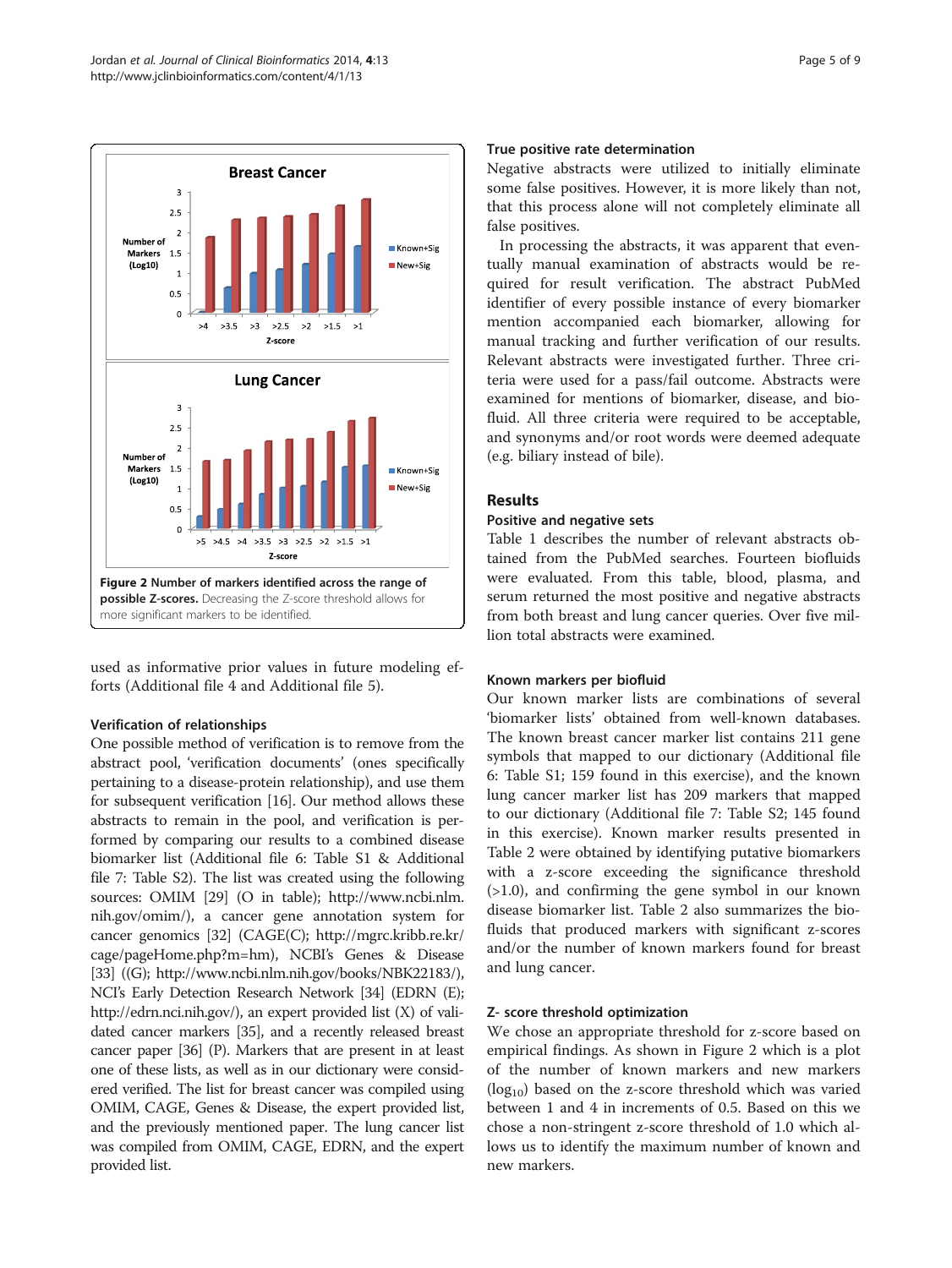| <b>Breast</b><br>Cancer | Total number of<br>markers found | Known markers<br>found (211 possible) | Markers producing a<br>significant z-score $($ >1.0)    | Known markers with a<br>significant z-score | New markers with a<br>significant z-score | $%$ new<br>discoveries |
|-------------------------|----------------------------------|---------------------------------------|---------------------------------------------------------|---------------------------------------------|-------------------------------------------|------------------------|
| Bile                    | 200                              | 26                                    | 58                                                      |                                             | 51                                        | 87.93                  |
| Blood                   | 2084                             | 150                                   | 196                                                     | 9                                           | 187                                       | 95.41                  |
| Breastmilk              |                                  |                                       |                                                         |                                             |                                           |                        |
| <b>CSF</b>              | 116                              | 8                                     | 18                                                      | $\Omega$                                    | 18                                        | 100.00                 |
| Mucus                   | 63                               | 13                                    | 8                                                       | 3                                           | 5                                         | 62.50                  |
| Plasma                  | 1002                             | 88                                    | 100                                                     | 5                                           | 95                                        | 95.00                  |
| Saliva                  | 73                               | 9                                     | 10                                                      | 2                                           | 8                                         | 80.00                  |
| Semen                   | 35                               | 3                                     | 6                                                       | $\Omega$                                    | 6                                         | 100                    |
| Serum                   | 1327                             | 106                                   | 145                                                     | 6                                           | 139                                       | 95.86                  |
| <b>SF</b>               | 21                               | 0                                     | 4                                                       | $\Omega$                                    | 4                                         | 100.00                 |
| Stool                   | 68                               | 8                                     |                                                         | 3                                           | 4                                         | 57.14                  |
| Sweat                   | 123                              | 15                                    | 28                                                      | 3                                           | 25                                        | 89.29                  |
| Tears                   | 26                               | $\mathfrak{D}$                        | 3                                                       | $\Omega$                                    | 3                                         | 100.00                 |
| Urine                   | 310                              | 32                                    | 38                                                      | 3                                           | 35                                        | 92.11                  |
| Lung<br>Cancer          | Total number of<br>markers found | Known markers<br>found (211 possible) | Markers producing a<br>significant $z$ -score $($ >1.0) | Known markers with a<br>significant z-score | New markers with a<br>significant z-score | % new<br>discoveries   |

<span id="page-5-0"></span>

| Table 2 Number of markers identified for each disease-biofluid combination |  |
|----------------------------------------------------------------------------|--|
|----------------------------------------------------------------------------|--|

| Lung<br>Cancer | Total number of<br>markers found | Known markers<br>found (211 possible) | Markers producing a<br>significant z-score (>1.0) | Known markers with a<br>significant z-score | New markers with a<br>significant z-score | $%$ new<br>discoveries |
|----------------|----------------------------------|---------------------------------------|---------------------------------------------------|---------------------------------------------|-------------------------------------------|------------------------|
| Bile           | 167                              | 17                                    | 25                                                |                                             | 24                                        | 96.00                  |
| Blood          | 1863                             | 141                                   | 152                                               |                                             | 145                                       | 95.39                  |
| Breastmilk     | 77                               | 15                                    |                                                   |                                             | 9                                         | 81.82                  |
| <b>CSF</b>     | 106                              |                                       | 11                                                |                                             | 10                                        | 90.91                  |
| Mucus          | 276                              | 27                                    | 73                                                | 10                                          | 63                                        | 86.30                  |
| Plasma         | 843                              | 75                                    | 65                                                | 4                                           | 61                                        | 93.85                  |
| Saliva         | 53                               | 3                                     |                                                   |                                             | 6                                         | 85.71                  |
| Semen          | 11                               | $\mathfrak{D}$                        | $\Omega$                                          |                                             | $\Omega$                                  | $\Omega$               |
| Serum          | 1109                             | 100                                   | 103                                               | 3                                           | 100                                       | 97.09                  |
| <b>SF</b>      | 13                               | 2                                     | 3                                                 |                                             | 3                                         | 100.00                 |
| Stool          | 45                               |                                       | 5                                                 |                                             | 5.                                        | 100.00                 |
| Sweat          | 44                               | 5                                     | 4                                                 |                                             | 4                                         | 100.00                 |
| Tears          | 12                               |                                       |                                                   |                                             |                                           | 100.00                 |
| Urine          | 256                              | 30                                    | 56                                                | 6                                           | 50                                        | 89.29                  |

Known markers were determined by identification of the given gene symbol in our known biomarker lists (Additional file [6](#page-7-0): Table S1 or Additional file [7:](#page-7-0) Table S2). Significant markers had a z-score >1.0.

# Comparison of identification of potential biomarkers by disease-biofluid

Table 2 shows the breakdown of the number of markers found by our method. In most biofluids, the number found in breast cancer outnumbers the number found in lung cancer, with the exceptions being breastmilk (removed from our breast cancer examination due to both positive and negative search terms containing the root 'breast') and mucus (greater association with respiratory system).

#### Known markers found significant vs. non-significant

While the truth is unknown as to the members of the comprehensive pool of breast or lung cancer biomarkers, and thus a true positive value cannot be obtained, estimates can be made. Although these numbers are not shown, one can easily calculate the percentage of known markers identified as significant vs. not-significant using the counts from Table 2.

For breast cancer, percentages range from 5% in plasma and serum to 37.5% in stool (for biofluids with known-significant markers; non-zero). In lung cancer the range is from 3% in serum to 37% in mucus.

Newly discovered markers found significant vs. non-significant The percentage of newly discovered markers (markers not found in known marker list) that were found to be significant vs. the percentage that were identified but not found to be significant was calculated.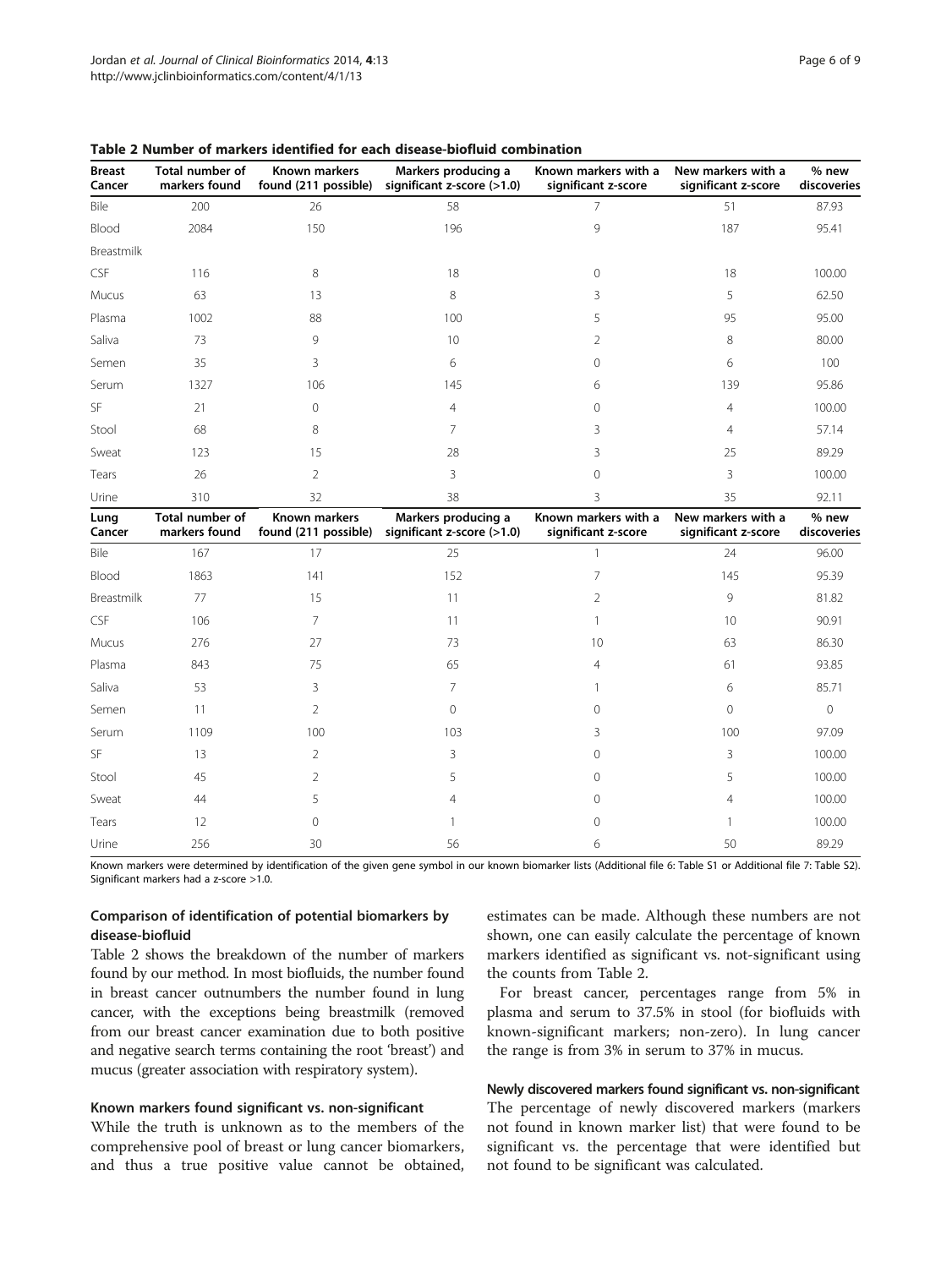For breast cancer, percentages range from 6.67% in stool to 29.3% in bile (for biofluids with known-significant markers; non-zero). In lung cancer the range is from 7.9% in plasma to 27.2% in synovial fluid.

### Potential marker biofluid specificity

Biomarker commonality and specificity was sought across biofluids. This was a significant finding in that we have not seen many potential biomarker comparisons across more than a few biofluids. Additional file [8](#page-7-0): Table S3 shows the known + significant biomarkers within biofluids for breast and lung cancer.

A total of 21 known + significant markers were identified for breast cancer. Nine biofluids produced known ID's with significant scores. A breakdown of this list shows that 14 are only identified in combination with one biofluid, 3 with two biofluids, 1 with 3 biofluids (ERBB2; mentioned blood, plasma, and serum), 1 with 4 biofluids (NCOA3; mentioned in bile, blood, plasma, and serum), 1 with 6 biofluids (BRCA2; mentioned in bile, blood, mucus, saliva, serum, and sweat), and 1 with 7 biofluids (BRCA1; mentioned in blood, mucus, plasma, saliva, serum, sweat, and urine abstracts).

A total of 26 known + significant putative markers were identified for lung cancer. Eight biofluids produced known ID's with significant scores. A breakdown of this list shows that 21 are only mentioned in combination with one biofluid, 3 with two biofluids, 1 with 3 biofluids (EML4; mentioned in blood, mucus, and serum), and 1 with 4 biofluids (KRAS; mentioned in blood, breastmilk, mucus, and serum).

# Manual verification of findings

A manual check of relevant abstracts was performed to ensure the reliability of our results. Each relevant PubMed abstract was manually examined to verify the biomarker mentioned. The results of this manual verification can be seen in Additional file [1](#page-7-0): Table S4. Four known biomarkers (CHEK2 in both plasma and urine, CDKN1B, PCNA, and THBS1) were identified as false positives (red) in our breast cancer list, and seven (KRAS, GDNF in both breastmilk and plasma, MYCL1 in both blood and serum, CD40LG, CGA, CTAG1A, ERCC6, and HRAS) in our lung cancer list. KRAS is interesting in that it produced a false positive in association with breastmilk, but had verified positive findings in associations with blood, mucus, and serum.

#### True positive rate estimation of new discoveries

Manual verification allowed us to calculate the true positive rates across the biofluids-diseases. The results found in Additional file [1](#page-7-0): Table S4 show an average error rate for breast cancer of 12.5%, and an average lung cancer error rate of 29.41%. From these calculations, one can

conclude that 87.5% of the breast cancer new discoveries would be true positives, and 70.59% of the lung cancer new discoveries would be true positives.

# **Discussion**

We have presented a method to determine the possibility of relatedness between potential biomarkers in biofluids and disease (breast and lung cancers), using positive and negative sets of abstracts and a z-score.

Error exists in ABNER's [[31](#page-8-0)] tagging, our dictionary consensus, and possibly anywhere manual processing of the data occurs. Negation was not addressed at this time.

A potential dictionary problem was identified in that some members of a protein family had a generic alias in common. This led to results such as ceacam5 and ceacam8 both being identified for the CEA alias. Adding another unique ID such as "ceacam\_family" to account for this double counting was considered, however it was decided to let the counts stand, as there may be double counting elsewhere in the dictionary of which we are unaware.

In some situations a potential biomarker may need to only be mentioned in one negative set abstract to exhibit non-significance by our method. As disease-specific potential markers are sought, common biomarkers implicated in several diseases may not reach a significant score by our method because of their mention in abstracts describing other diseases including other types of cancer.

A requirement for potential biomarkers to appear in different abstracts was not applied. Several biomarker mentions may come from the same abstract. Similarly, there was not a requirement for different biofluids to appear in different abstracts. One biomarker discussed in association with more than one biofluid may appear in the list for each biofluid.

The number of known cancer biomarkers found but deemed not significant was reported. The results may be due to the way the negative search space was defined. It is possible that abstracts of other cancers or diseases exist in our negative set, and thus any biomarker mentioned in association with any other disease would negate our positive findings for breast and/or lung cancer.

Databases used for verification are probably far from being complete, which could be why our list of known + significant biomarkers is smaller than expected. Another explanation could be that certain markers just may not be found in a given biofluid. We will work to improve our verification methods over time.

Lastly, only abstracts were examined in this work. Obviously, full text examination would produce more findings as well as more confidence in the findings, but access to full text remains a limiting factor for all textmining researchers.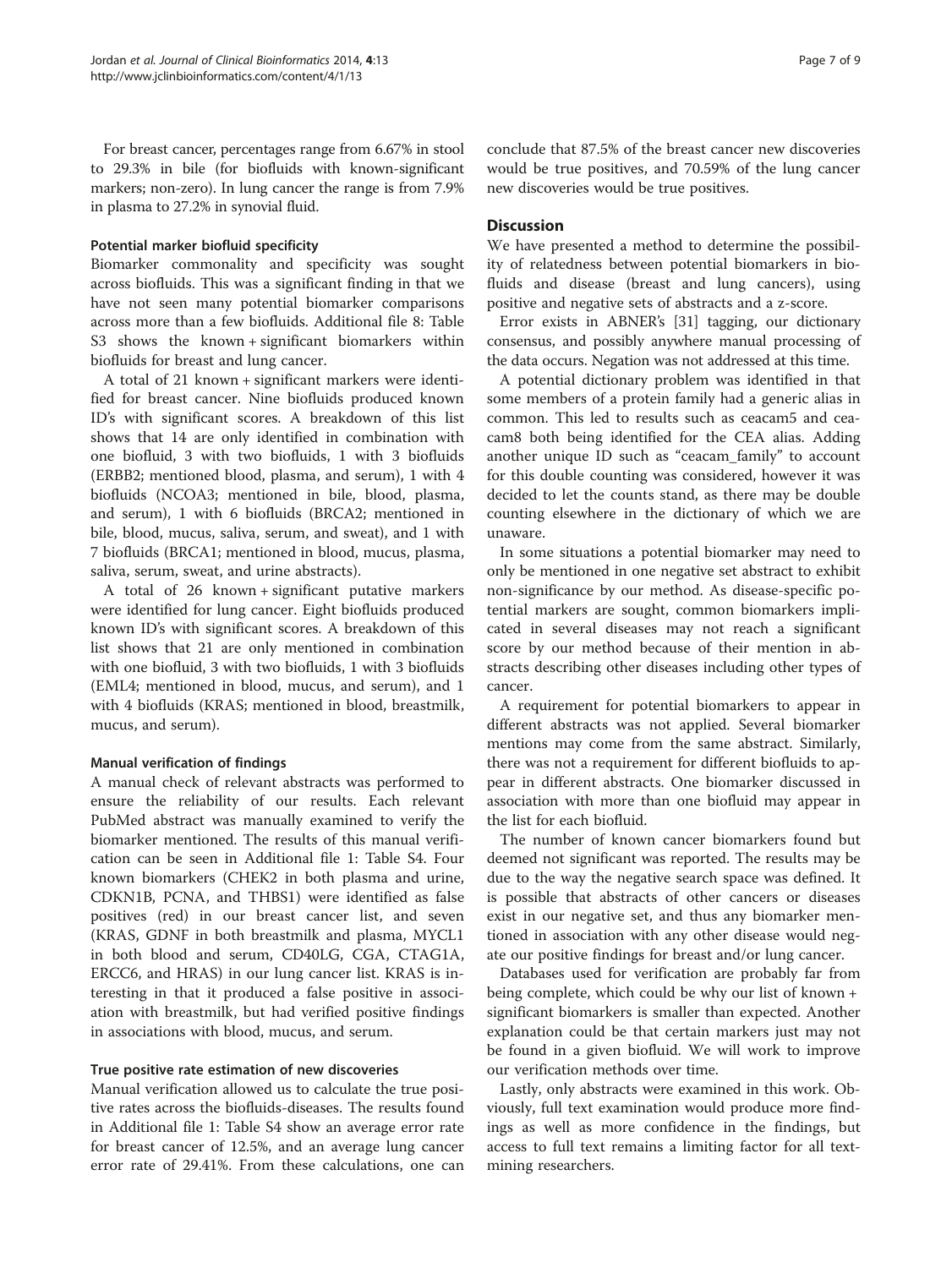### <span id="page-7-0"></span>Conclusions

We have presented a method that utilizes literature mining to create a list of documented putative biomarkerbiofluid relationships for breast and lung cancer. Over 5 million abstracts were analyzed for biomarker-disease associations. These abstract sets were further stratified among 14 biofluids. Some false positives were initially eliminated by examining negative sets of abstracts and establishing a threshold z-score. New knowledge pertaining to breast and lung cancer is presented in the forms of known disease biomarker lists; ranked, newly discovered biomarker-disease-biofluid relationships; and biomarker specificity across biofluids. The relationships obtained from literature mining were verified by comparison to well-known published databases. Manual examination of abstracts allowed for known relationship verification and true positive rate calculations. On average, we can expect an 87.5% true positive rate for our breast cancer new discoveries, and a 71.59% true positive rate for our lung cancer new discoveries.

Future work in this area will include further automation of our semi-automated process, applying our method to other diseases, assembling a disease database to make our z-score findings available to others, as well as converting our z-score values into prior probabilities for use as informative priors in Bayesian disease modeling.

# Additional files

[Additional file 1: Table S4.](http://www.biomedcentral.com/content/supplementary/2043-9113-4-13-S1.docx) Manually verified biomarker table. Biomarker specific abstracts were manually examined for accuracy. Abstracts were examined for mentions of biofluid, disease, and biomarker. Lack of any one term resulted in a 'false positive' result.

[Additional file 2:](http://www.biomedcentral.com/content/supplementary/2043-9113-4-13-S2.xlsx) SupplementaryBiofluidTable.

[Additional file 3:](http://www.biomedcentral.com/content/supplementary/2043-9113-4-13-S3.txt) SupplementaryProteinlist.

[Additional file 4:](http://www.biomedcentral.com/content/supplementary/2043-9113-4-13-S4.xlsx) SupplementaryBCResults.

[Additional file 5:](http://www.biomedcentral.com/content/supplementary/2043-9113-4-13-S5.xlsx) SupplementaryLCResults.

[Additional file 6: Table S1.](http://www.biomedcentral.com/content/supplementary/2043-9113-4-13-S6.docx) List of breast cancer identifiers.

[Additional file 7: Table S2.](http://www.biomedcentral.com/content/supplementary/2043-9113-4-13-S7.docx) List of lung cancer identifiers.

[Additional file 8: Table S3.](http://www.biomedcentral.com/content/supplementary/2043-9113-4-13-S8.docx) Identification of the significant validated potential markers found to be in common to several biofluids or biofluid specific for breast and lung cancer. Biomarkers highlighted in yellow are either breast cancer markers found in the list of validated lung cancer biomarkers (Additional file 7: Table S2), or lung cancer markers found in the list of validated breast cancer biomarkers (Additional file 6: Table S1). It is doubtful that these markers are disease specific. CDH1 is the only found biomarker in both cancer lists.

#### Competing interests

The authors declare that they have no competing interests.

#### Authors' contributions

RJ wrote the Python scripts, downloaded abstracts, performed analysis, created figures and tables. VG conceived of the study, participated in its design and coordination. SV provided methodology and participated in study design. All authors participated in drafting the manuscript as well as reading and approving the final manuscript.

#### Acknowledgements

The research reported in this publication was partially supported by the following grants from the National Institutes of Health: National Library of Medicine Award Number R01LM010950 (to VG), and National Institute of General Medical Sciences Award Number R01GM100387 (to VG) and National Cancer Institute Award Number P50CA090440. The content is solely the responsibility of the authors and does not necessarily represent the official views of the National Institutes of Health.

#### Author details

<sup>1</sup>Department of Biomedical Informatics, University of Pittsburgh, Pittsburgh, PA, USA. <sup>2</sup>Intelligent Systems Program, University of Pittsburgh, Pittsburgh, PA, USA. <sup>3</sup>Department of Computational & Systems Biology, University of Pittsburgh, Pittsburgh, PA, USA.

#### Received: 26 June 2014 Accepted: 2 October 2014 Published: 23 October 2014

#### References

- 1. Hirschman L, Park JC, Tsujii J, Wong L, Wu CH: Accomplishments and challenges in literature data mining for biology. Bioinformatics 2002, 18:1553–1561.
- 2. Adamic LA, Wilkinson D, Huberman BA, Adar E: A literature based method for identifying gene-disease connections. Proc IEEE Comput Soc Bioinform Conf 2002, 1:109–117.
- 3. Wren JD, Bekeredjian R, Stewart JA, Shohet RV, Garner HR: Knowledge discovery by automated identification and ranking of implicit relationships. Bioinformatics 2004, 20:389–398.
- 4. Xuan W, Wang P, Watson SJ, Meng F: Medline search engine for finding genetic markers with biological significance. Bioinformatics 2007, 23:2477–2484.
- 5. Hristovski D, Peterlin B, Mitchell JA, Humphrey SM: Using literature-based discovery to identify disease candidate genes. Int J Med Inform 2005, 74:289–298.
- 6. Novichkova S, Egorov S, Daraseila N: MedScan, a natural language processing engine for MEDLINE abstracts. Bioinformatics 2003, 19:1699–1706.
- 7. Srinivasan P: Text mining: generating hypotheses from MEDLINE. J Am Soc Inform Sci Technol 2004, 55:396-413.
- 8. Leonard JE, Colombe JB, Levy JL: Finding relevant references to genes and proteins in Medline using a Bayesian approach. Bioinformatics 2002, 18:1515–1522.
- 9. Jensen LJ, Saric J, Bork P: Literature mining for the biologist: from information retrieval to biological discovery. Nat Rev Genet 2006, 7:119–129.
- 10. Krallinger M, Valencia A, Hirschman L: Linking genes to literature: text mining, information extraction, and retrieval applications for biology. Genome Biol 2008, 9(Suppl.2):S8.
- 11. Cohen AM, Hersh WR: A survey of current work in biomedical text mining. Brief Bioinform 2005, 6:57-71.
- 12. Swanson DR: Medical literature as a potential source of new knowledge. Bull Med Libr Assoc 1990, 78:29–37.
- 13. Zhu S, Okuno Y, Tsujimoto G, Mamitsuka H: Application of a new probabilistic model for mining implicit associated cancer genes from OMIM and Medline. Cancer Inform 2006, 2:361–371.
- 14. Frijters R, Van Vugt M, Smeets R, Van Schaik R, De Vlieg J, Alkema W: Literature mining for the discovery of hidden connections between drugs, genes and diseases. PLoS Comput Biol 2010, 6:e1000943.
- 15. Li H, Liu C: Biomarker identification using text mining. Comput Math Methods Med 2012, 2012:135780.
- 16. Al-Mubaid H, Singh RK: A new text mining approach for finding protein-todisease associations. Am J Biochem Biotechnol 2005, 1:145-152.
- 17. Andrade MA, Valencia A: Automatic extraction of keywords from scientific text: application to the knowledge domain of protein families. Bioinformatics 1998, 14:600–607.
- 18. Younesi E, Toldo L, Muller B, Friedrich CM, Novac N, Scheer A, Hofmann-Apitius M, Fluck J: Mining biomarker information in biomedical literature. BMC Med Inform Decis Mak 2012, 12:148.
- 19. Deyati A, Younesi E, Hofmann-Apitius M, Novac N: Challenges and opportunities for oncology biomarker discovery. Drug Discov Today 2012, 18:614–624.
- 20. Veenstra T, Conrads T, Hood B, Avellino A, Ellenbogen R, Morrison R: Biomarkers: mining the biofluid proteome. Mol Cell Proteomics 2005, 4:409–418.